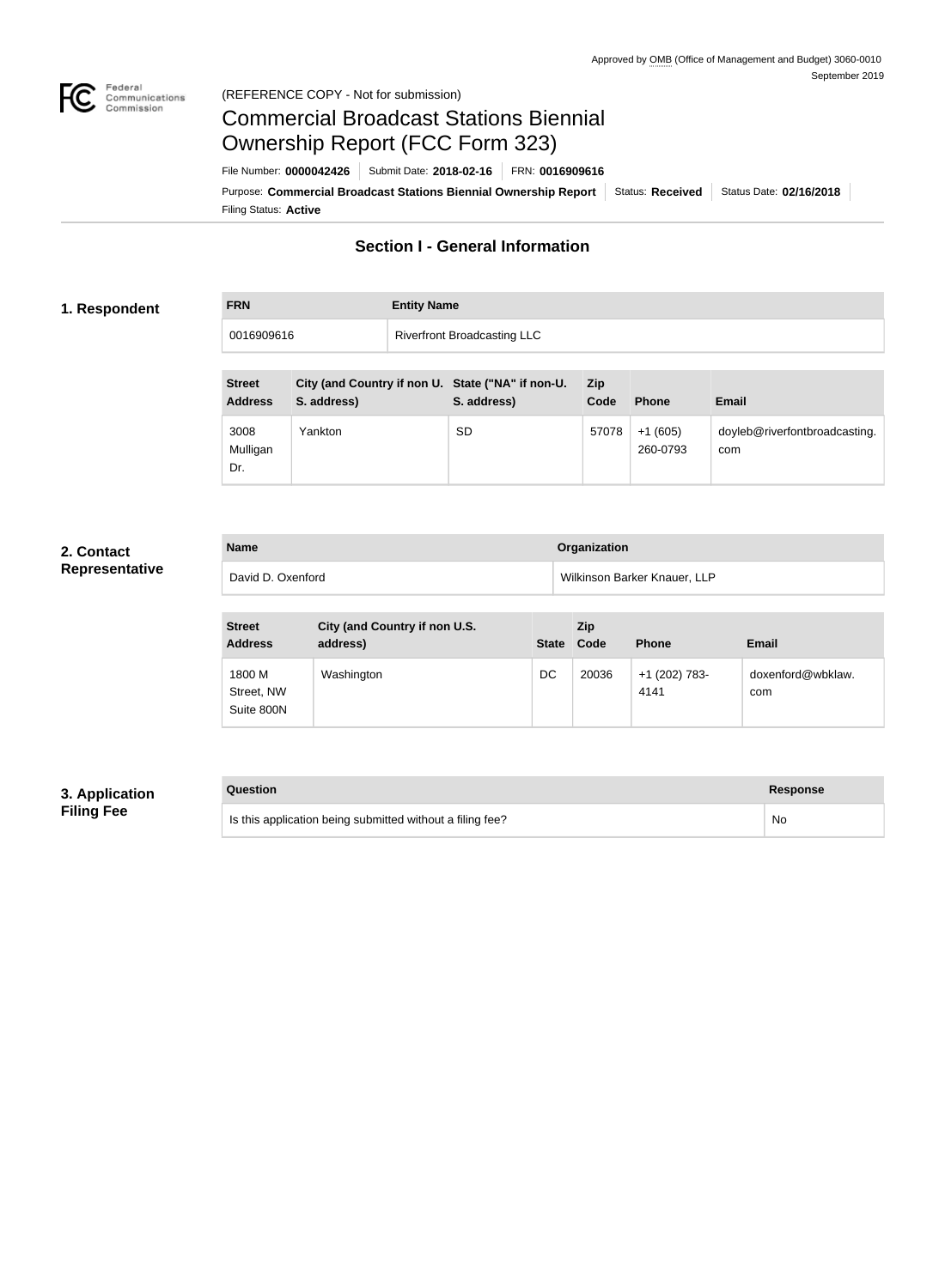| <b>Fees</b> | <b>Application Type</b> | <b>Form Number</b> | <b>Fee Code</b> | Quantity | <b>Fee Amount</b> | <b>Subtotal</b> |
|-------------|-------------------------|--------------------|-----------------|----------|-------------------|-----------------|
|             | Biennial                | Form 323           | <b>MAR</b>      | 9        | 85                | \$630.00        |
|             |                         |                    |                 |          | Total             | \$630.00        |

# **4. Nature of Respondent**

| (a) Provide the following information about the Respondent: |                           |  |
|-------------------------------------------------------------|---------------------------|--|
| <b>Relationship to stations/permits</b>                     | Licensee                  |  |
| <b>Nature of Respondent</b>                                 | Limited liability company |  |

**(b) Provide the following information about this report:**

| <b>Purpose</b> | Biennial                                                                                                                                                                               |
|----------------|----------------------------------------------------------------------------------------------------------------------------------------------------------------------------------------|
| "As of" date   | 10/01/2017                                                                                                                                                                             |
|                | When filing a biennial ownership report or validating<br>and resubmitting a prior biennial ownership report, this<br>date must be Oct. 1 of the year in which this report is<br>filed. |

## **5. Licensee(s) and Station(s)**

### **Respondent is filing this report to cover the following Licensee(s) and station(s):**

| <b>Licensee/Permittee Name</b>     | <b>FRN</b> |
|------------------------------------|------------|
| <b>Riverfront Broadcasting LLC</b> | 0016909616 |

| Fac. ID No. | <b>Call Sign</b> | <b>City</b>       | <b>State</b> | <b>Service</b> |
|-------------|------------------|-------------------|--------------|----------------|
| 15267       | <b>KORN-FM</b>   | <b>PARKSTON</b>   | SD           | <b>FM</b>      |
| 35420       | <b>KORN</b>      | <b>MITCHELL</b>   | <b>SD</b>    | AM             |
| 35503       | <b>KQRN</b>      | <b>MITCHELL</b>   | SD           | <b>FM</b>      |
| 60857       | <b>KYNT</b>      | <b>YANKTON</b>    | SD           | AM             |
| 60858       | <b>KCCR</b>      | <b>PIERRE</b>     | SD           | AM             |
| 60860       | <b>KLXS-FM</b>   | <b>PIERRE</b>     | <b>SD</b>    | <b>FM</b>      |
| 60863       | <b>KKYA</b>      | <b>YANKTON</b>    | SD           | <b>FM</b>      |
| 183348      | <b>KDAM</b>      | <b>HARTINGTON</b> | <b>NE</b>    | <b>FM</b>      |
| 190370      | <b>KCCR-FM</b>   | <b>BLUNT</b>      | SD           | <b>FM</b>      |

# **Section II – Biennial Ownership Information**

**1. 47 C.F.R. Section 73.3613 and Other Documents**

Licensee Respondents that hold authorizations for one or more full power television, AM, and/or FM stations should list all contracts and other instruments set forth in 47 C.F.R. Section 73.3613(a) through (c) for the facility or facilities listed on this report. In addition, attributable Local Marketing Agreements (LMAs) and attributable Joint Sales Agreements (JSAs) must be disclosed by the licensee of the brokering station on its ownership report. If the agreement is an attributable LMA, an attributable JSA, or a network affiliation agreement, check the appropriate box. Otherwise, select "Other." Non-Licensee Respondents, as well as Licensee Respondents that only hold authorizations for Class A television and/or low power television stations, should select "Not Applicable" in response to this question.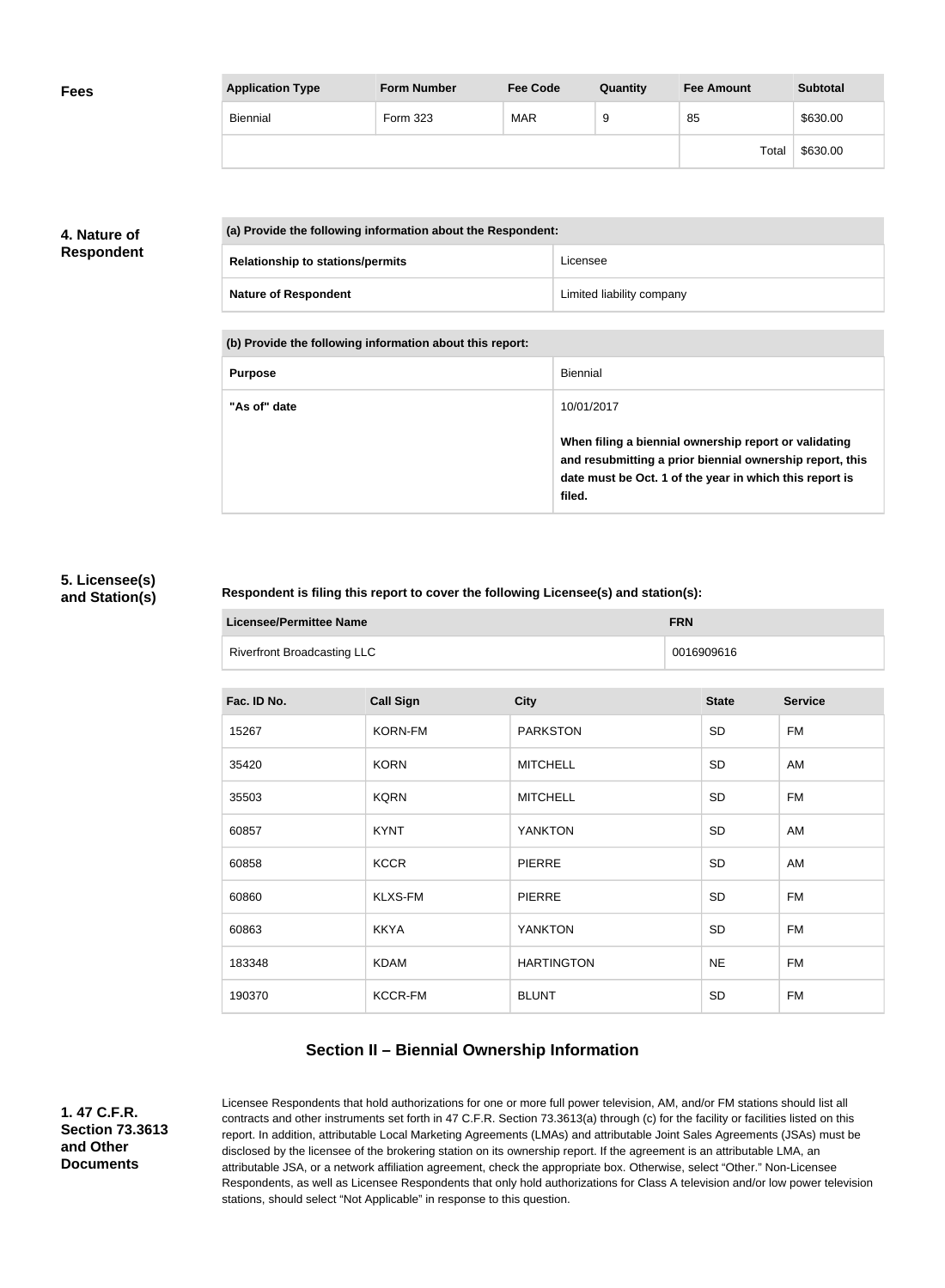| <b>Document Information</b>                     |                                                          |  |
|-------------------------------------------------|----------------------------------------------------------|--|
| Description of contract or instrument           | Certificate of Formation                                 |  |
| Parties to contract or instrument               | State of South Dakota                                    |  |
| Date of execution                               | 08/2004                                                  |  |
| Date of expiration                              | No expiration date                                       |  |
| <b>Agreement type</b><br>(check all that apply) | Other<br><b>Agreement Type: Certificate of Formation</b> |  |

| Document Information                            |                                                     |
|-------------------------------------------------|-----------------------------------------------------|
| Description of contract or instrument           | <b>Operating Agreement</b>                          |
| Parties to contract or instrument               | <b>Members</b>                                      |
| Date of execution                               | 08/2004                                             |
| Date of expiration                              | No expiration date                                  |
| <b>Agreement type</b><br>(check all that apply) | Other<br><b>Agreement Type: Operating Agreement</b> |

#### **2. Ownership Interests**

**(a)** Ownership Interests. This Question requires Respondents to enter detailed information about ownership interests by generating a series of subforms. Answer each question on each subform. The first subform listing should be for the Respondent itself. If the Respondent is not a natural person, also list each of the officers, directors, stockholders, non-insulated partners, non-insulated members, and any other persons or entities with a direct attributable interest in the Respondent pursuant to the standards set forth in 47 C.F.R. Section 73.3555. (A "direct" interest is one that is not held through any intervening companies or entities.) List each interest holder with a direct attributable interest in the Respondent separately.

Leave the percentage of total assets (Equity Debt Plus) field blank for an interest holder unless that interest holder has an attributable interest in the Respondent solely on the basis of the Commission's Equity Debt Plus attribution standard, 47 C.F.R. Section 73.3555, Note 2(i).

In the case of vertical or indirect ownership structures, list only those interests in the Respondent that also represent an attributable interest in the Licensee(s) for which the report is being submitted.

Entities that are part of an organizational structure that includes holding companies or other forms of indirect ownership must file separate ownership reports. In such a structure do not report, or file a separate report for, any interest holder that does not have an attributable interest in the Licensee(s) for which the report is being submitted.

Please see the Instructions for further detail concerning interests that must be reported in response to this question.

The Respondent must provide an FCC Registration Number for each interest holder reported in response to this question. Please see the Instructions for detailed information and guidance concerning this requirement.

| ווטוואווויטווון קוווטוטווטו |                                     |                      |
|-----------------------------|-------------------------------------|----------------------|
| <b>FRN</b>                  | 0016909616                          |                      |
| <b>Entity Name</b>          | <b>Riverfront Broadcasting LLC</b>  |                      |
| <b>Address</b>              | PO Box                              |                      |
|                             | <b>Street 1</b>                     | 3008 Mulligan Dr.    |
|                             | <b>Street 2</b>                     |                      |
|                             | <b>City</b>                         | Yankton              |
|                             | State ("NA" if non-U.S.<br>address) | <b>SD</b>            |
|                             | <b>Zip/Postal Code</b>              | 57078                |
|                             | Country (if non-U.S.                | <b>United States</b> |

#### **Ownership Information**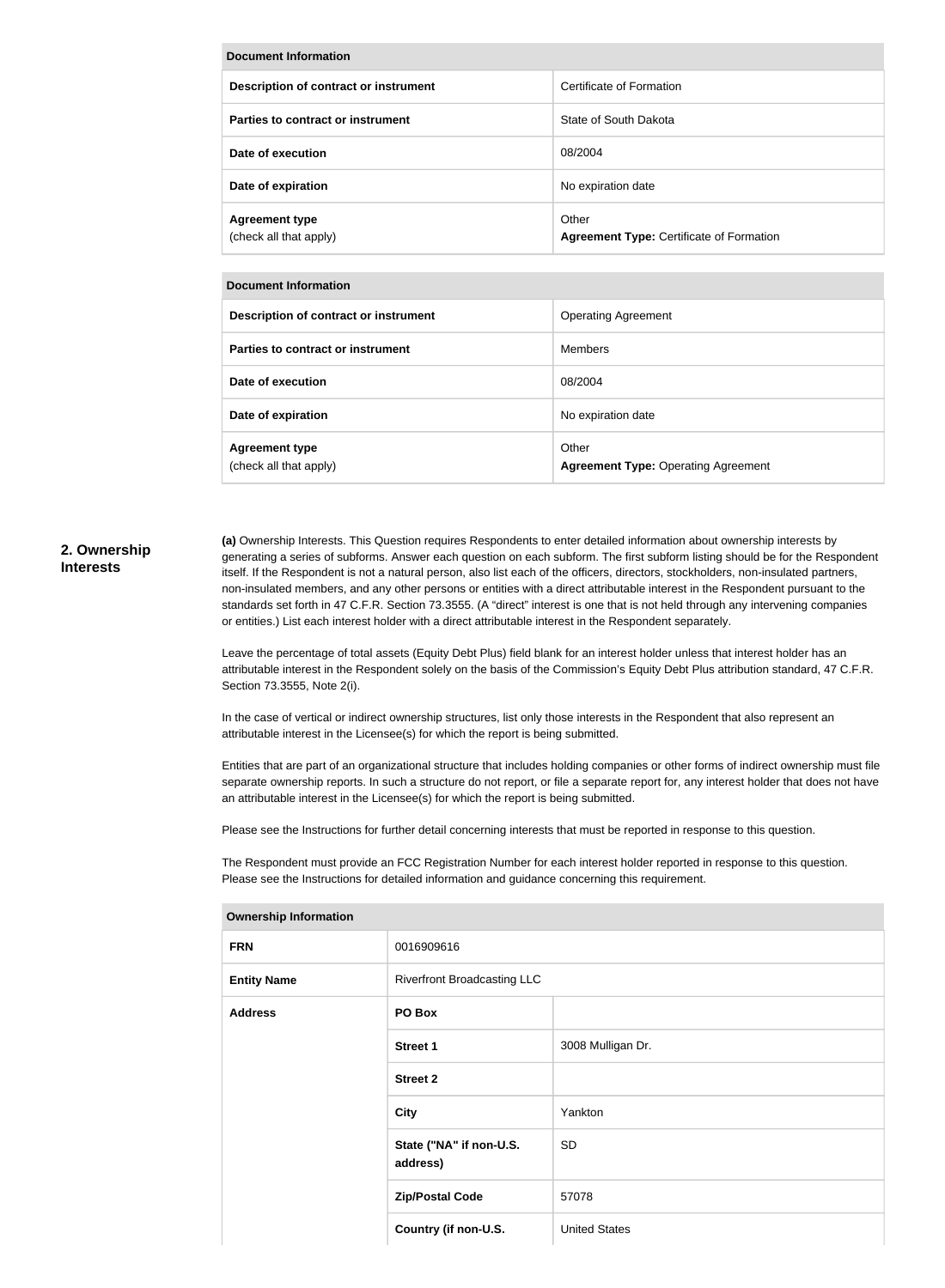|                                                                                                                            | address)                                                |         |                            |
|----------------------------------------------------------------------------------------------------------------------------|---------------------------------------------------------|---------|----------------------------|
| <b>Listing Type</b>                                                                                                        | Respondent                                              |         |                            |
| <b>Positional Interests</b><br>(check all that apply)                                                                      | Respondent                                              |         |                            |
| <b>Tribal Nation or Tribal</b><br><b>Entity</b>                                                                            | Interest holder is not a Tribal nation or Tribal entity |         |                            |
| <b>Interest Percentages</b><br>(enter percentage values                                                                    | <b>Voting</b>                                           | $0.0\%$ | <b>Jointly Held?</b><br>No |
| from 0.0 to 100.0)                                                                                                         | <b>Equity</b>                                           | 0.0%    |                            |
|                                                                                                                            | <b>Total assets (Equity Debt</b><br>Plus)               | $0.0\%$ |                            |
| Does interest holder have an attributable interest in one or more broadcast stations<br>that do not appear on this report? |                                                         | Yes     |                            |

| <b>Ownership Information</b>                                                                                                      |                                           |                        |                            |
|-----------------------------------------------------------------------------------------------------------------------------------|-------------------------------------------|------------------------|----------------------------|
| <b>FRN</b>                                                                                                                        | 0019524412                                |                        |                            |
| <b>Name</b>                                                                                                                       | Carolyn Becker                            |                        |                            |
| <b>Address</b>                                                                                                                    | PO Box                                    |                        |                            |
|                                                                                                                                   | <b>Street 1</b>                           | 3008 Mulligan Dr       |                            |
|                                                                                                                                   | <b>Street 2</b>                           |                        |                            |
|                                                                                                                                   | <b>City</b>                               | Yankton                |                            |
|                                                                                                                                   | State ("NA" if non-U.S.<br>address)       | SD                     |                            |
|                                                                                                                                   | <b>Zip/Postal Code</b>                    | 57078                  |                            |
|                                                                                                                                   | Country (if non-U.S.<br>address)          | <b>United States</b>   |                            |
| <b>Listing Type</b>                                                                                                               | Other Interest Holder                     |                        |                            |
| <b>Positional Interests</b><br>(check all that apply)                                                                             | Officer, LC/LLC/PLLC Member               |                        |                            |
| Citizenship, Gender,                                                                                                              | <b>Citizenship</b>                        | US                     |                            |
| <b>Ethnicity, and Race</b><br><b>Information (Natural</b>                                                                         | Gender                                    | Female                 |                            |
| Persons Only)                                                                                                                     | <b>Ethnicity</b>                          | Not Hispanic or Latino |                            |
|                                                                                                                                   | Race                                      | White                  |                            |
| <b>Interest Percentages</b><br>(enter percentage values                                                                           | <b>Voting</b>                             | 51.0%                  | <b>Jointly Held?</b><br>No |
| from 0.0 to 100.0)                                                                                                                | <b>Equity</b>                             | 51.0%                  |                            |
|                                                                                                                                   | <b>Total assets (Equity Debt</b><br>Plus) |                        |                            |
| Does interest holder have an attributable interest in one or more broadcast stations<br>Yes<br>that do not appear on this report? |                                           |                        |                            |

**Ownership Information**

**FRN** 0019524453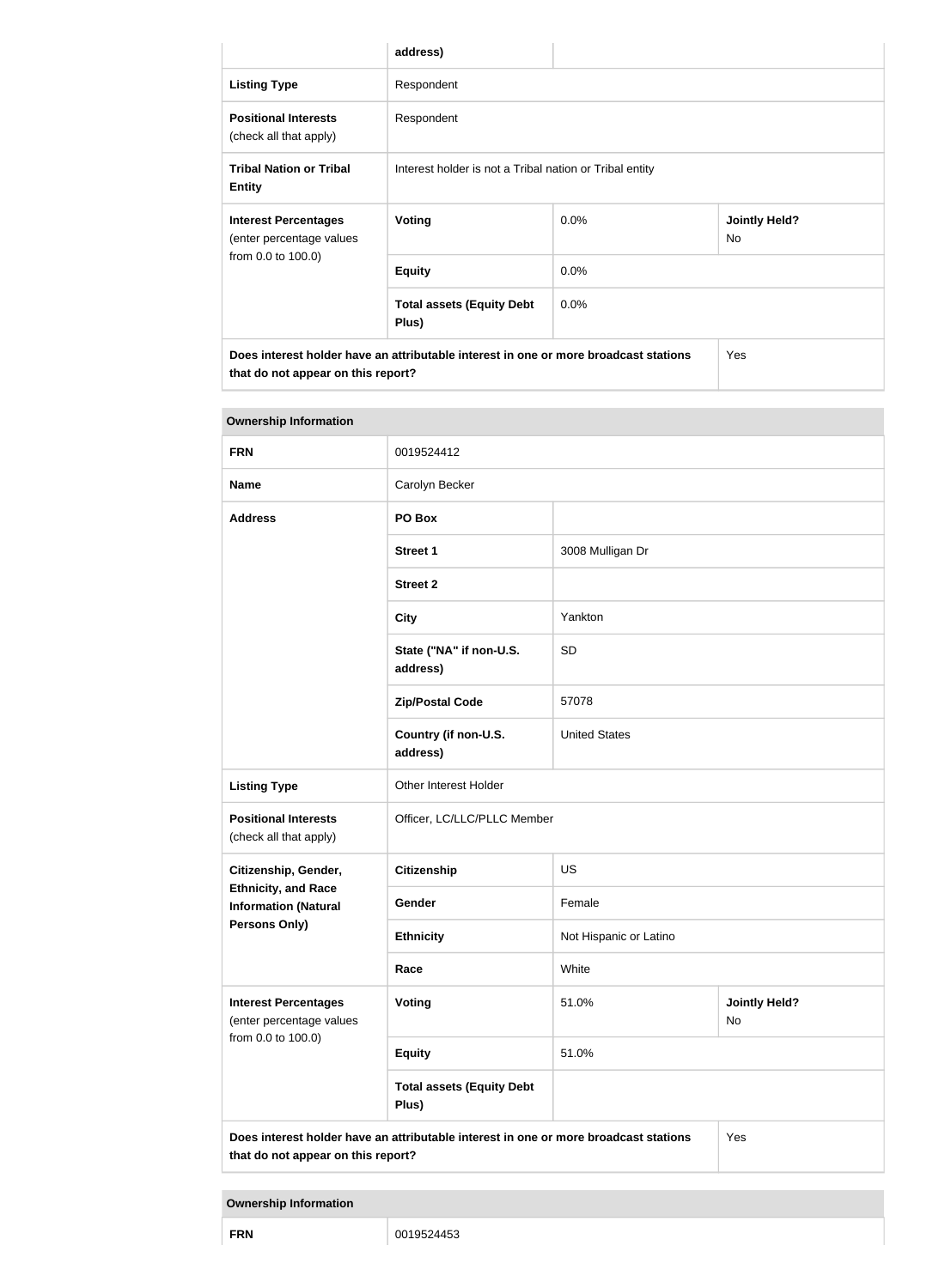| <b>Name</b>                                               | Doyle Becker                                                                         |                        |                            |
|-----------------------------------------------------------|--------------------------------------------------------------------------------------|------------------------|----------------------------|
| <b>Address</b>                                            | PO Box                                                                               |                        |                            |
|                                                           | <b>Street 1</b>                                                                      | 3008 Mulligan Dr       |                            |
|                                                           | <b>Street 2</b>                                                                      |                        |                            |
|                                                           | <b>City</b>                                                                          | Yankton                |                            |
|                                                           | State ("NA" if non-U.S.<br>address)                                                  | <b>SD</b>              |                            |
|                                                           | <b>Zip/Postal Code</b>                                                               | 57078                  |                            |
|                                                           | Country (if non-U.S.<br>address)                                                     | <b>United States</b>   |                            |
| <b>Listing Type</b>                                       | Other Interest Holder                                                                |                        |                            |
| <b>Positional Interests</b><br>(check all that apply)     | Officer, LC/LLC/PLLC Member                                                          |                        |                            |
| Citizenship, Gender,                                      | <b>Citizenship</b>                                                                   | US                     |                            |
| <b>Ethnicity, and Race</b><br><b>Information (Natural</b> | Gender                                                                               | Male                   |                            |
| <b>Persons Only)</b>                                      | <b>Ethnicity</b>                                                                     | Not Hispanic or Latino |                            |
|                                                           | Race                                                                                 | White                  |                            |
| <b>Interest Percentages</b><br>(enter percentage values   | Voting                                                                               | 49.0%                  | <b>Jointly Held?</b><br>No |
| from 0.0 to 100.0)                                        | <b>Equity</b>                                                                        | 49.0%                  |                            |
|                                                           | <b>Total assets (Equity Debt</b><br>Plus)                                            |                        |                            |
| that do not appear on this report?                        | Does interest holder have an attributable interest in one or more broadcast stations |                        | Yes                        |

| (b) Respondent certifies that any interests, including equity, financial, or voting | Yes |
|-------------------------------------------------------------------------------------|-----|
| interests, not reported in this filing are non-attributable.                        |     |
| If "No," submit as an exhibit an explanation.                                       |     |

| (c) Does the Respondent or any reported interest holder<br>hold an attributable interest in any newspaper entities in<br>the same market as any station for which this report is<br>filed, as defined in 47 C.F.R. Section 73.3555? | No. |
|-------------------------------------------------------------------------------------------------------------------------------------------------------------------------------------------------------------------------------------|-----|
| If "Yes," provide information describing the interest(s), using<br>EITHER the subform OR the spreadsheet option below.                                                                                                              |     |
| Respondents with a large number (50 or more) of entries to                                                                                                                                                                          |     |
| submit should use the spreadsheet option.                                                                                                                                                                                           |     |
| NOTE: Spreadsheets must be submitted in a special XML                                                                                                                                                                               |     |
| Spreadsheet format with the appropriate structure that is                                                                                                                                                                           |     |
| specified in the documentation. For instructions on how to                                                                                                                                                                          |     |
| use the spreadsheet option to complete this question                                                                                                                                                                                |     |
| (including templates to start with), please Click Here.                                                                                                                                                                             |     |
| If using the subform, leave the percentage of total assets                                                                                                                                                                          |     |
| (Equity Debt Plus) field blank for an interest holder unless                                                                                                                                                                        |     |
| that interest holder has an attributable interest in the                                                                                                                                                                            |     |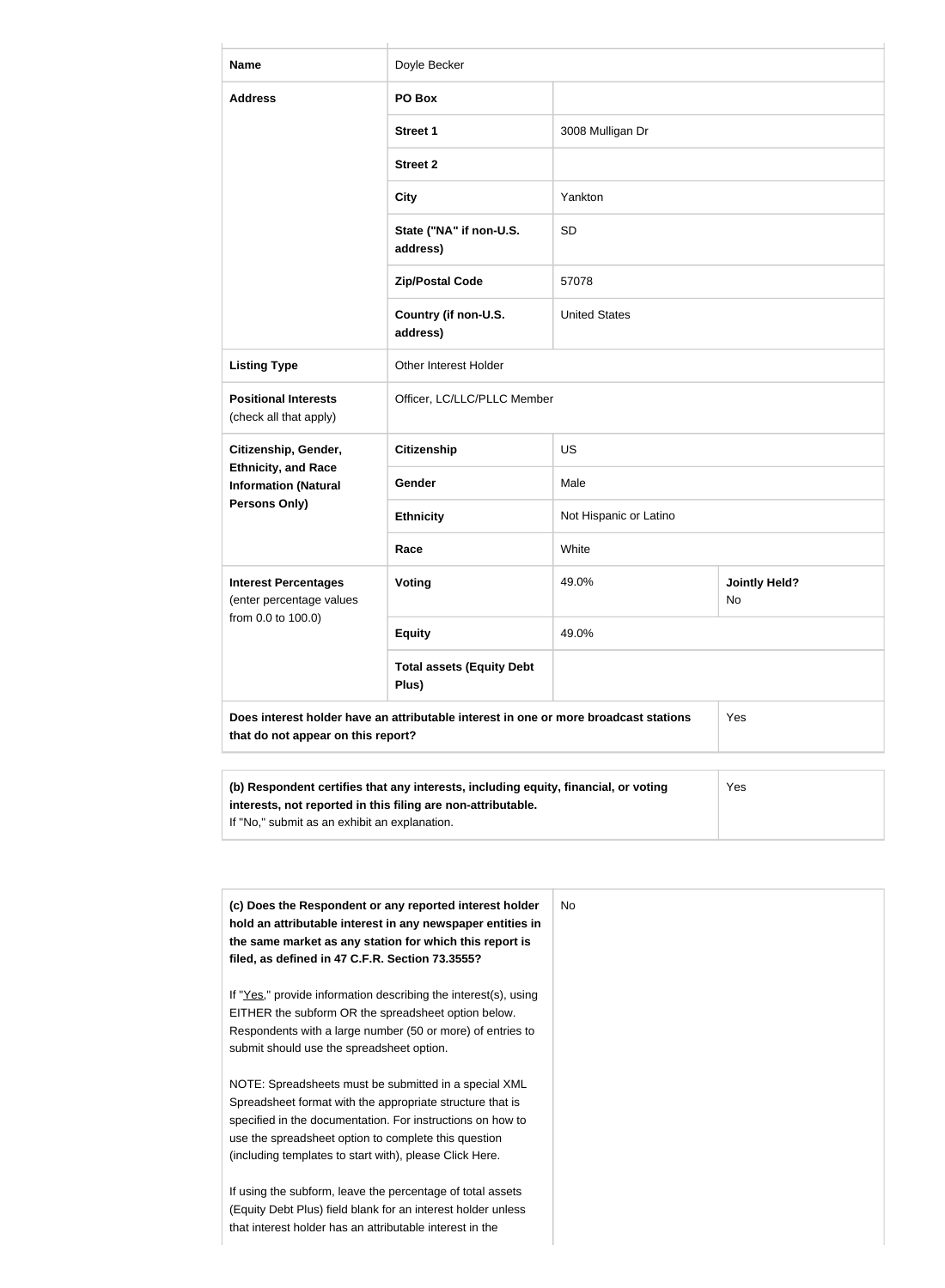| newspaper entity solely on the basis of the Commission's<br>Equity Debt Plus attribution standard, 47 C.F.R. Section<br>73.3555, Note 2(i). If using an XML Spreadsheet, enter "NA"<br>into the percentage of total assets (Equity Debt Plus) field<br>for an interest holder unless that interest holder has an<br>attributable interest in the newspaper entity solely on the<br>basis of the Commission's Equity Debt Plus attribution<br>standard. |
|--------------------------------------------------------------------------------------------------------------------------------------------------------------------------------------------------------------------------------------------------------------------------------------------------------------------------------------------------------------------------------------------------------------------------------------------------------|
| The Respondent must provide an FCC Registration Number<br>for each interest holder reported in response to this<br>question. Please see the Instructions for detailed information<br>and guidance concerning this requirement.                                                                                                                                                                                                                         |

**(d) Are any of the individuals listed as an attributable interest holder in the Respondent married to each other or related to each other as parentchild or as siblings?** Yes

If "Yes," provide the following information for each such the relationship.

#### **Family Relationships**

| <b>FRN</b>   | 0019524412 | <b>Name</b> | Carolyn Becker |
|--------------|------------|-------------|----------------|
| <b>FRN</b>   | 0019524453 | <b>Name</b> | Doyle Becker   |
| Relationship | Spouses    |             |                |

| (e) Is Respondent seeking an attribution exemption for any officer or director with<br>duties wholly unrelated to the Licensee(s)?                                                                  | No |
|-----------------------------------------------------------------------------------------------------------------------------------------------------------------------------------------------------|----|
| If "Yes," complete the information in the required fields and submit an Exhibit fully describing<br>that individual's duties and responsibilities, and explaining why that individual should not be |    |
| attributed an interest.                                                                                                                                                                             |    |

## **3. Organizational Chart (Licensees Only)**

Attach a flowchart or similar document showing the Licensee's vertical ownership structure including the Licensee and all entities that have attributable interests in the Licensee. Licensees with a single parent entity may provide a brief explanatory textual Exhibit in lieu of a flowchart or similar document. Licensees without parent entities should so indicate in a textual Exhibit.

#### **Non-Licensee Respondents should select "N/A" in response to this question.**

Riverfront Broadcasting, LLC is a single level licensee.

# **Section III - Certification**

|  | <b>Certification</b> |
|--|----------------------|
|  |                      |

| <b>Section</b>                  | Question                                                                                                                                                                                                                                                                                                              | <b>Response</b>                  |
|---------------------------------|-----------------------------------------------------------------------------------------------------------------------------------------------------------------------------------------------------------------------------------------------------------------------------------------------------------------------|----------------------------------|
| <b>Authorized Party to Sign</b> | WILLFUL FALSE STATEMENTS ON<br>THIS FORM ARE PUNISHABLE BY<br>FINE AND/OR IMPRISONMENT (U.S.<br>CODE, TITLE 18, SECTION 1001), AND<br>OR REVOCATION OF ANY STATION<br>LICENSE --OR CONSTRUCTION<br>PERMIT (U.S. CODE, TITLE 47,<br>SECTION $312(a)(1)$ ), AND/OR<br>FORFEITURE (U.S. CODE, TITLE 47,<br>SECTION 503). |                                  |
| <b>Certification</b>            | I certify that I have examined this report                                                                                                                                                                                                                                                                            | <b>Official Title: President</b> |